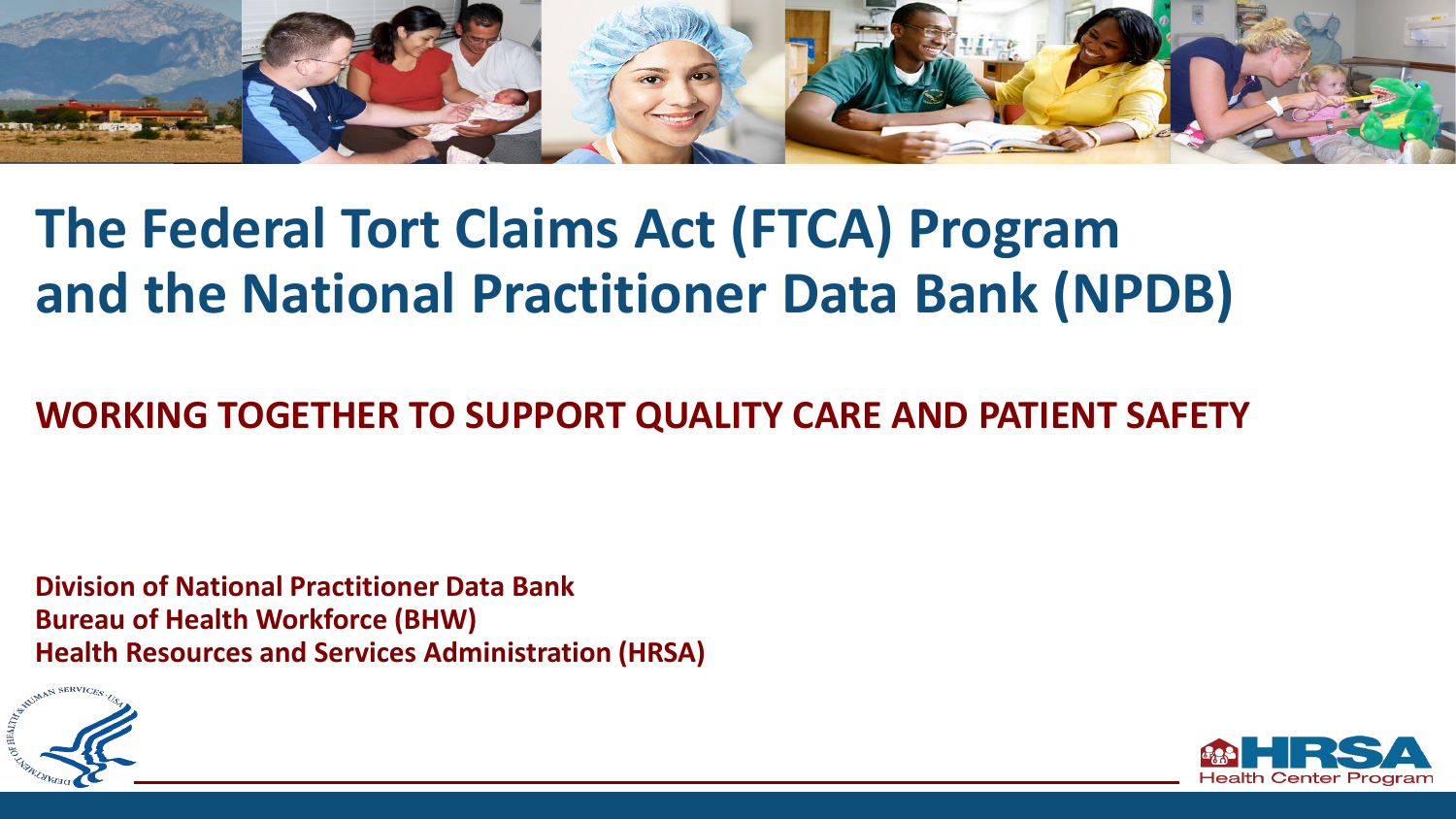*Mission:* To improve health care quality, protect the public, and reduce health care fraud and abuse in the United States.

- **The NPDB is a workforce tool created by Congress to assist organizations in making well-informed hiring, credentialing, privileging, and licensing decisions.**
- **It is a central repository of information about medical malpractice payments and certain adverse actions related to health care practitioners, entities, providers, and suppliers.**



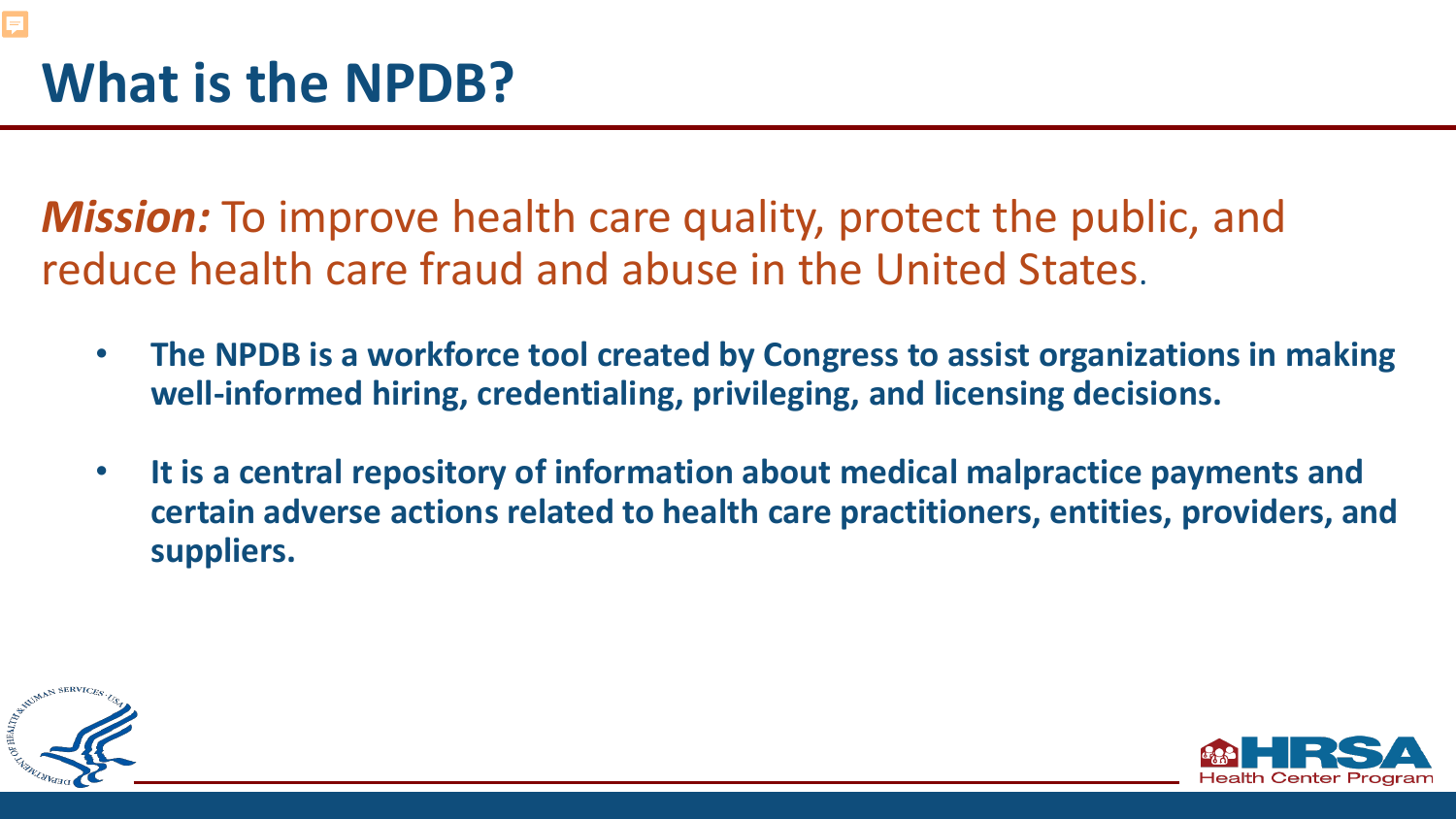# **FTCA Deeming Requires Health Center Queries**

### **Health Center FTCA Deeming Requirement**

#### **CREDENTIALING AND PRIVILEGING**

#### **All questions in this section are required**

**1(A). I attest that my health center has implemented a credentialing process for all clinical staff members (including for licensed independent practitioners and other licensed or certified health care practitioners who are health center employees, individual contractors, or volunteers). I also attest that my health center has operating procedures for the initial and recurring review of credentials, and responsibility for ensuring verification of all the following:**

- i. Current licensure, registration, or certification, using a primary source;
- ii. Education and training for initial credentialing, using:
	- a. Primary sources for licensed independent practitioners;
	- b. Primary or other sources for other licensed or certified practitioners and any other clinical staff;
- **iii. Completion of a query through the National Practitioner Data Bank(NPDB);**
- iv. Clinical staff member's identity for initial credentialing using a government issue picture identification;
- v. Drug Enforcement Administration registration(if applicable); and
- vi. Current documentation of Basic Life Support training.



Ę

**Source: CY 2020 Requirements for FTCA Coverage for Health Centers and their covered individuals**

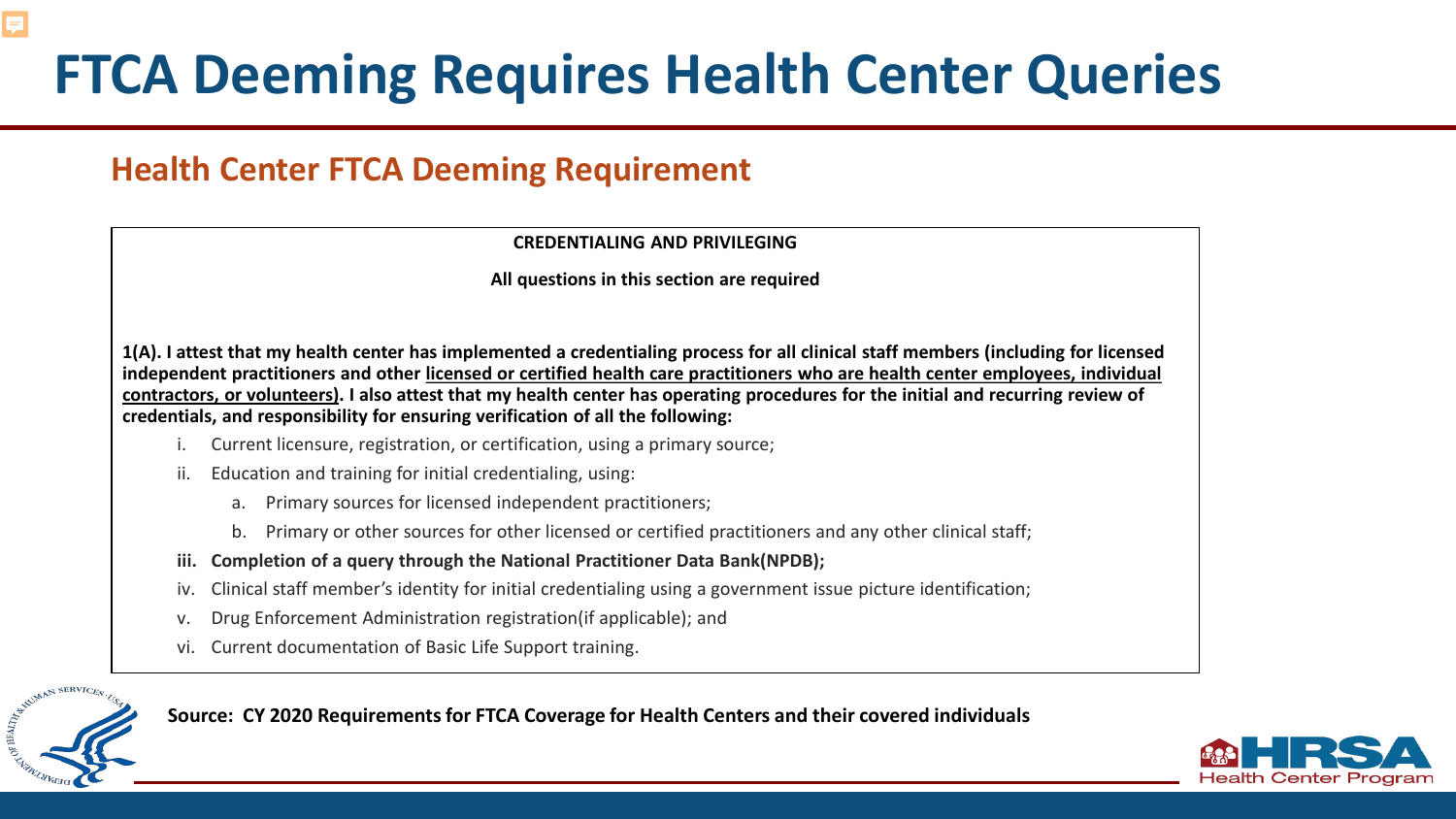### **What's in the NPDB?**

# **WHAT'S IN THE NPDB?**

#### **Adverse Action Reports (AARs)** l≣i

Certain adverse licensure, certification, and clinical privileges actions taken by state and federal licensing and certification authorities, hospitals, and other health care organizations.

 $>31,000$ 

JOCRs are in the NPDB

#### **Medical Malpractice Payment Reports** l≣i (MMPRs)

>431,000 **MMPRs** are in the NPDB

>877.000 **AARs** are in

the NPDB

Payments made for the benefit of a health care practitioner relating to a written claim or judgment for medical malpractice.

**Judgment or Conviction Reports** ا≣ا  $(JOCRs)$ 

Health care-related civil judgments or criminal convictions taken in a federal or state court.



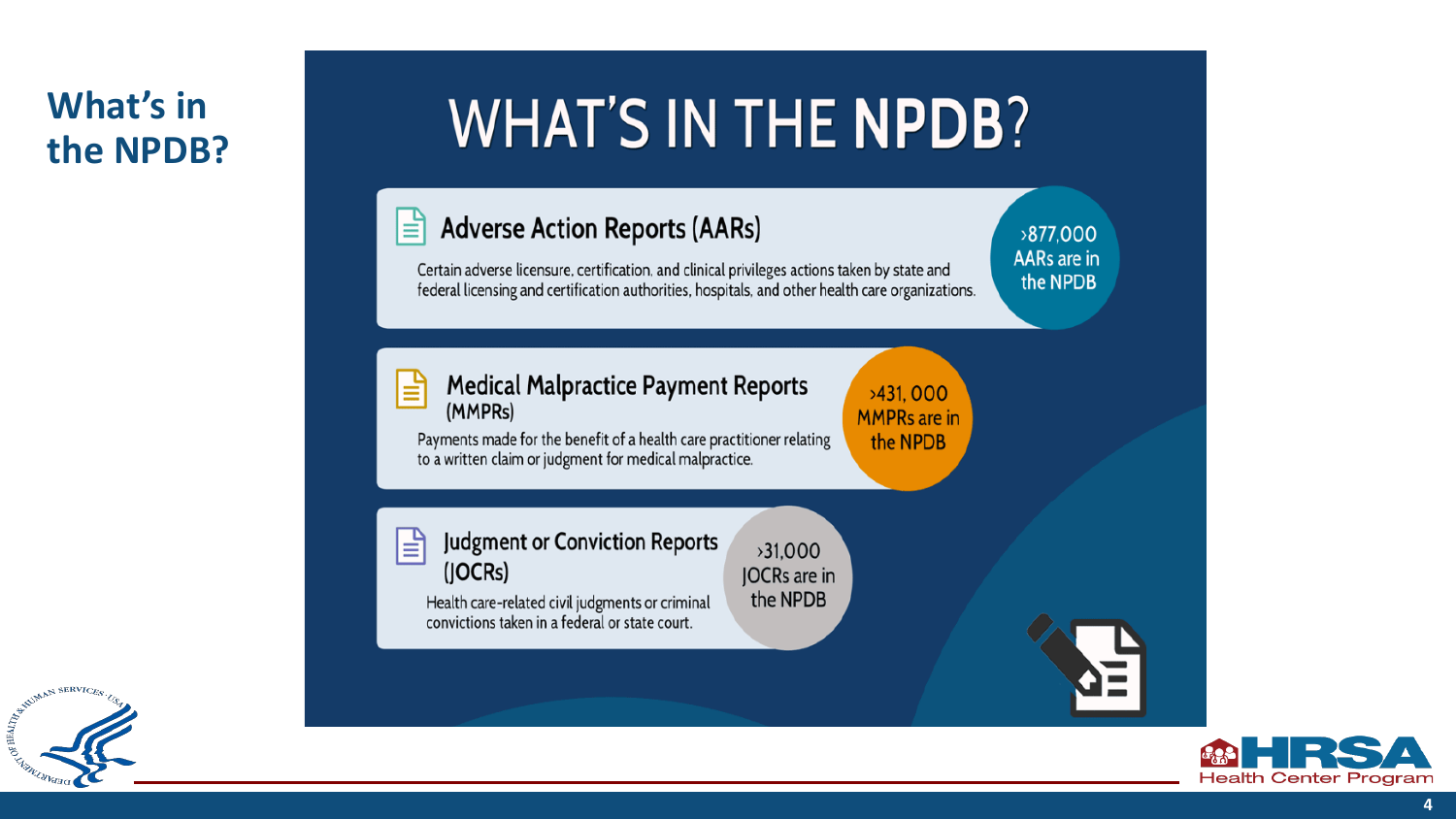# **BPHC Funding Requires Querying NPDB**

#### **Health Center Program Requirement: Chapter 5 Clinical Staffing [here](https://bphc.hrsa.gov/programrequirements/compliancemanual/chapter-5.html#titletop)**

**c. The health center has operating procedures for the initial and recurring review (for example, every two years) of credentials for all clinical staff (licensed independent practitioners(LIPs), other licensed or certified practitioners (OLCPs), and other clinical staff providing services on behalf of the health center) who are health center employees, individual contractors, or volunteers. These credentialing procedures would ensure verification of the following, as applicable:**

- Current licensure, registration, or certification using a primary source
- Education and training for initial credentialing, using:
	- Primary sources for LIPs

AN SERVICE

- Primary or other sources (as determined by the health center) for OLCPs and any other clinical staff
- **Completion of a query through the National Practitioner Data Bank(NPDB)**
- Clinical staff member's identity for initial credentialing using a government-issued picture identification

**NOTE: Even if you use an agent to query and/or report, you must be a registered user of the NPBD**

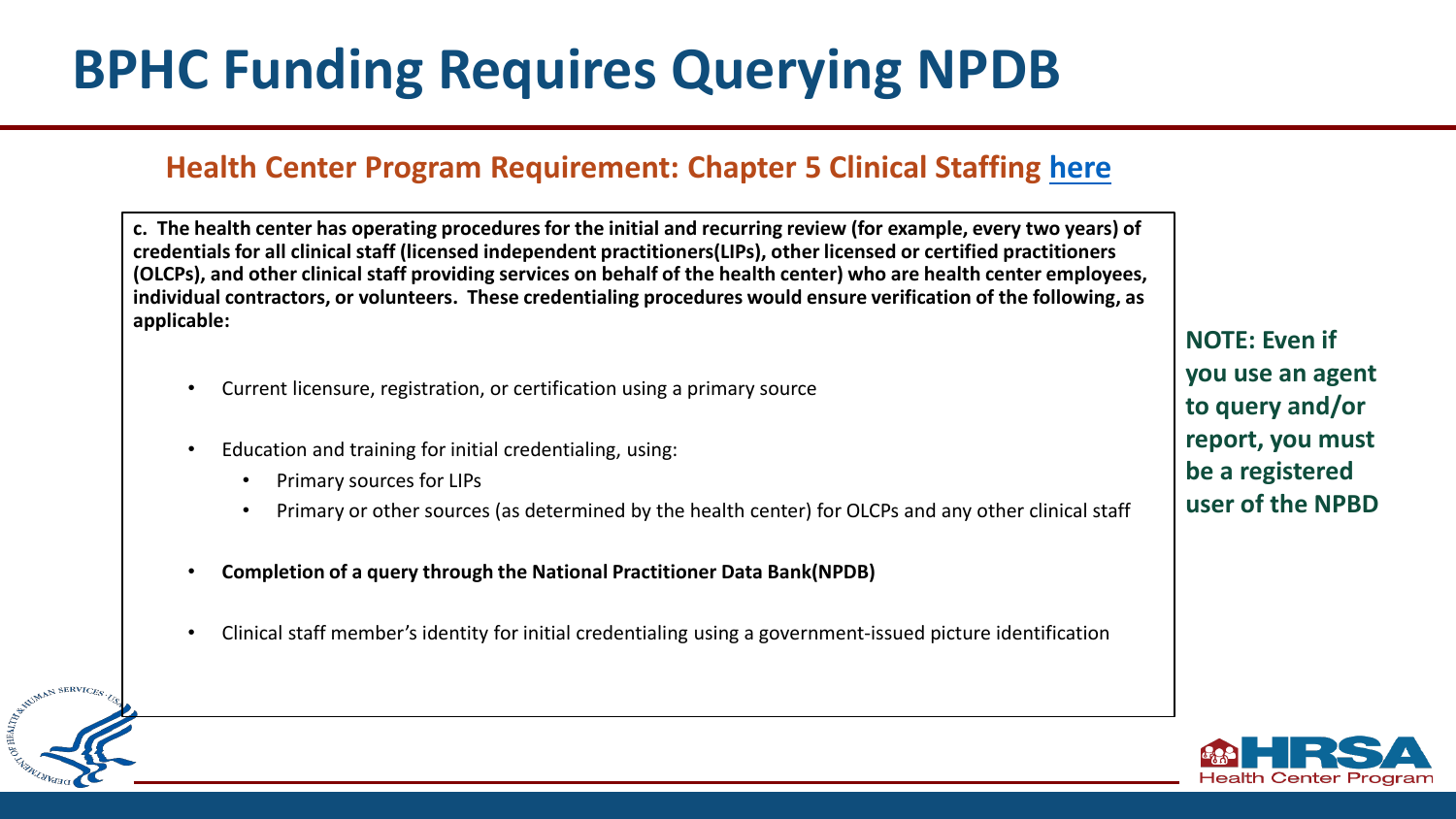# **When do I Query?**

#### **Health Centers Query on Health Care Practitioners:**

- When the practitioner applies to the health center for staff appointment or clinical privileges;
- When the practitioner has entered (or may be entering) an employment or affiliation relationship;
- When the practitioner is undergoing professional review activity;
- When the health center is credentialing a practitioner or renewing a practitioner's credentials; or
- As required per Health Center Program requirements (PIN 2002-22 and PIN 2001-16)



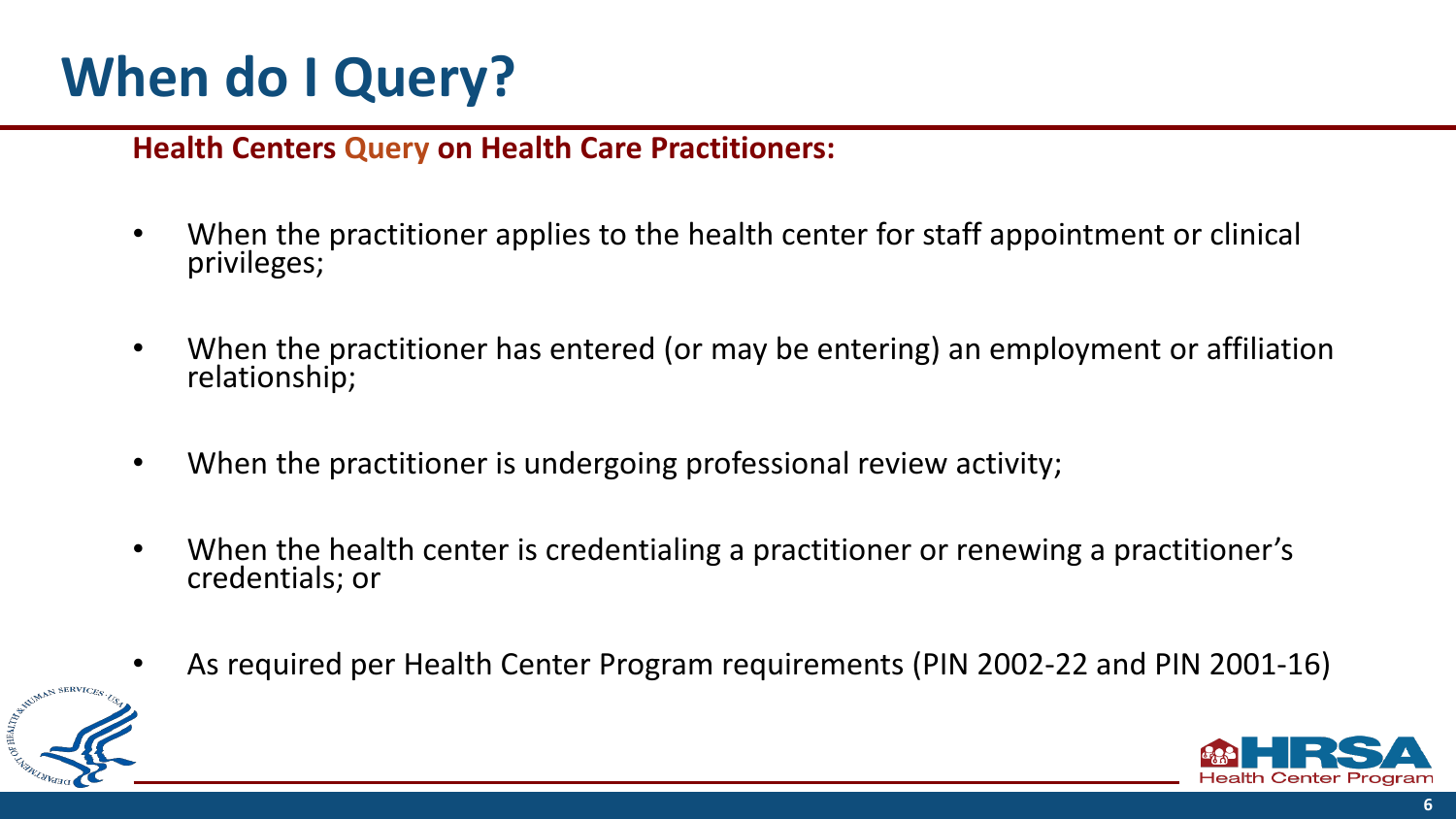# **How Do I Query?**

There are two types of query services available through the NPDB website:

- [Continuous Query](https://www.npdb.hrsa.gov/hcorg/pds.jsp) allows you to receive a query response **and** all new or updated report notifications during the year-long enrollment for each practitioner.
- [One-Time Query](https://www.npdb.hrsa.gov/hcorg/traditionalQuerying.jsp) allows you to receive a query response for a practitioner or organization. You will not be notified of any new reports submitted to the NPDB after the initial query date.

The cost for a single One-Time Query response or one-year enrollment in Continuous Query is \$2.00.



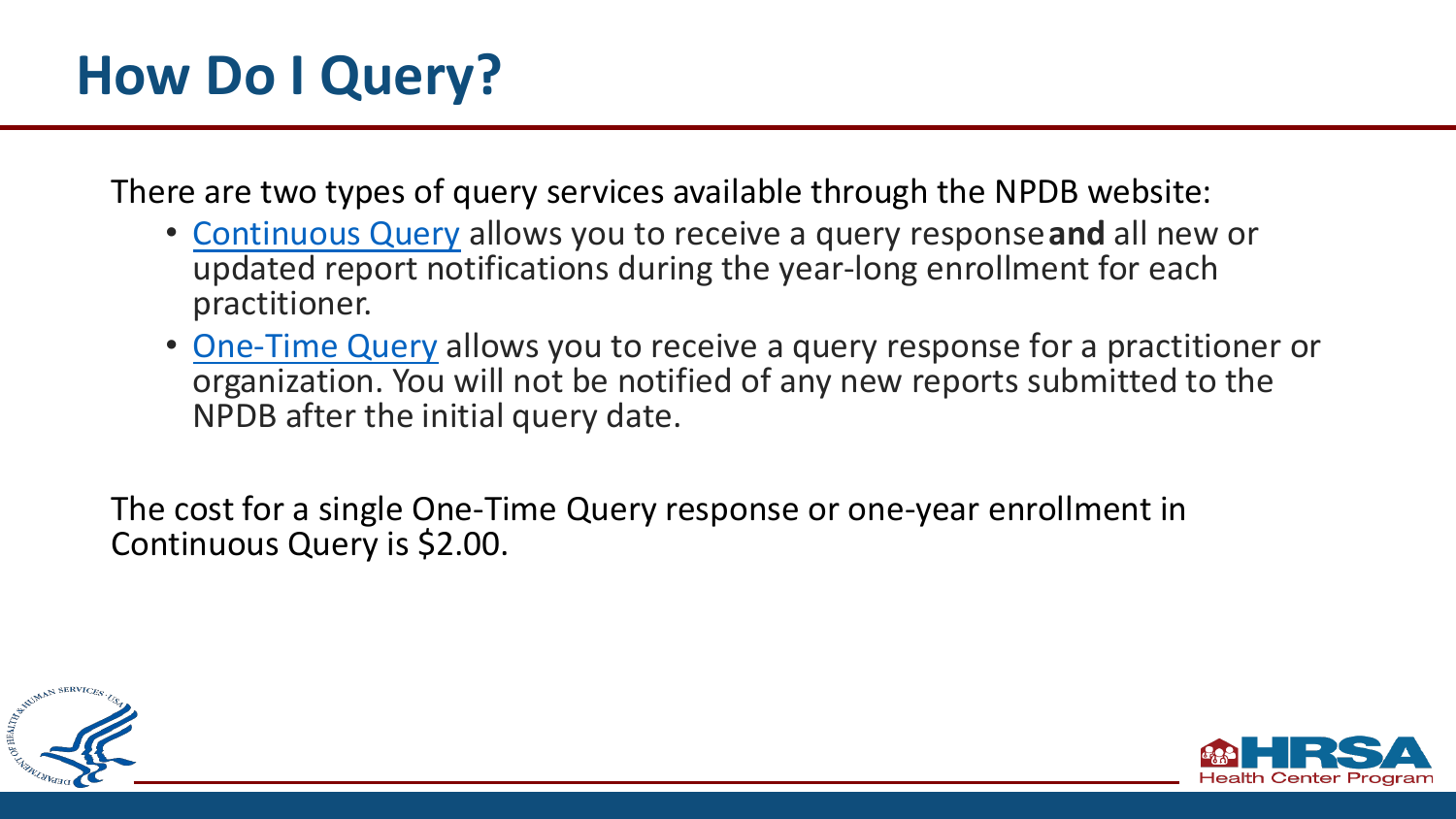# **Health Centers are required to report to the NPDB**

#### **Reporting is required for entities that meet these requirements**

#### **NPDB Regulations**:

(2) An entity that provides health care services and engages in professional review activity through a formal review process for the purpose of furthering quality health care, or a committee of that entity;

#### **NPDB Web Site Health Center Page:**

**If your organization is a health center with a formal peer-review process, federal law requires you to report certain clinical actions that they have taken against physicians and dentists. If you have taken any reportable clinical actions, you must submit the report within 30 days of taking the action**. As part of our commitment to improving health care quality, organizations that report these actions should attest that they have submitted all reportable actions.



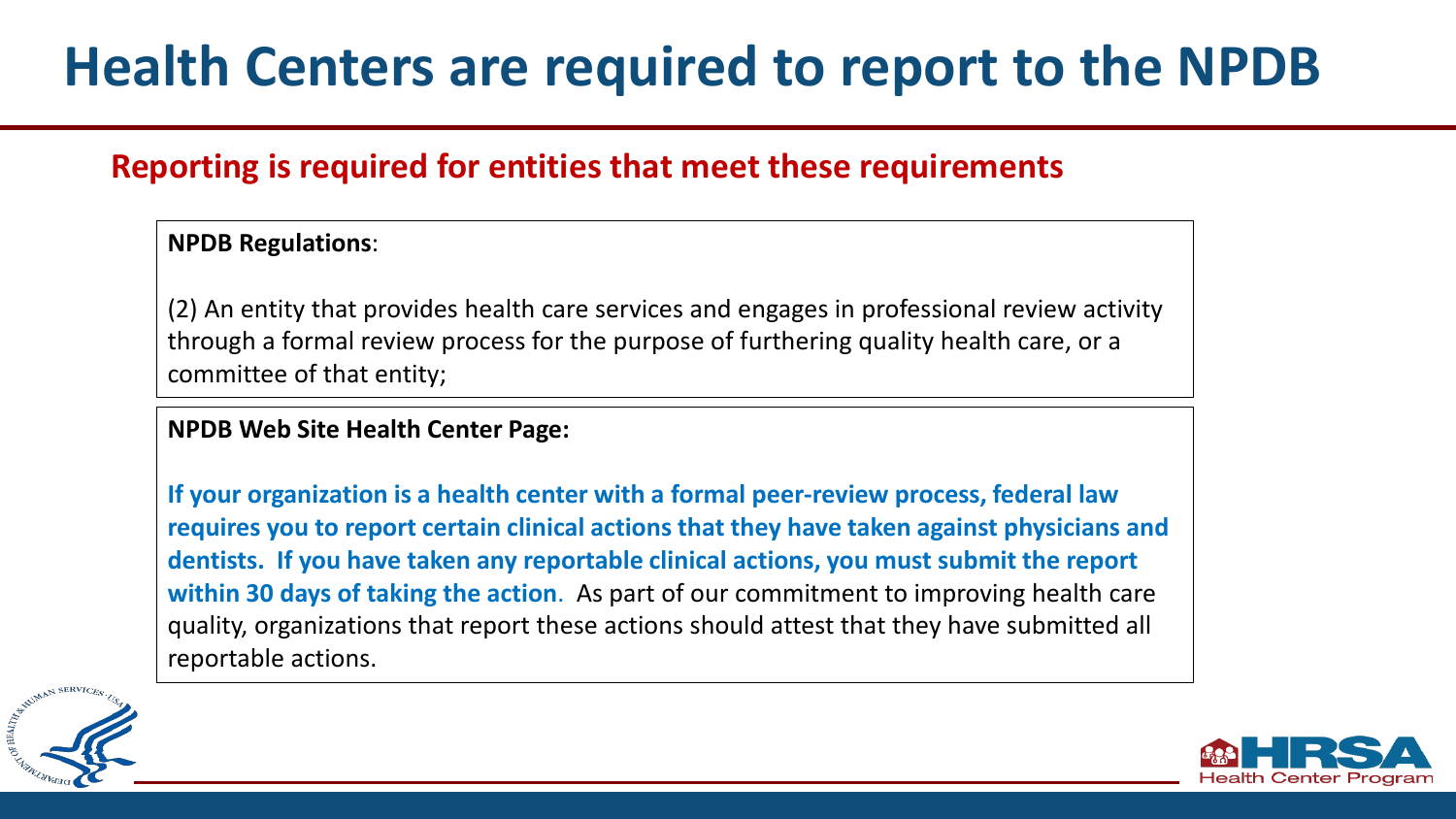### **Why is reporting important to health centers and their patients?**

- **Querying is only as good as the quality and quantity of reports submitted**
- **Since providers often move to other similar settings or practices, reporting by one health center can protect other health centers**



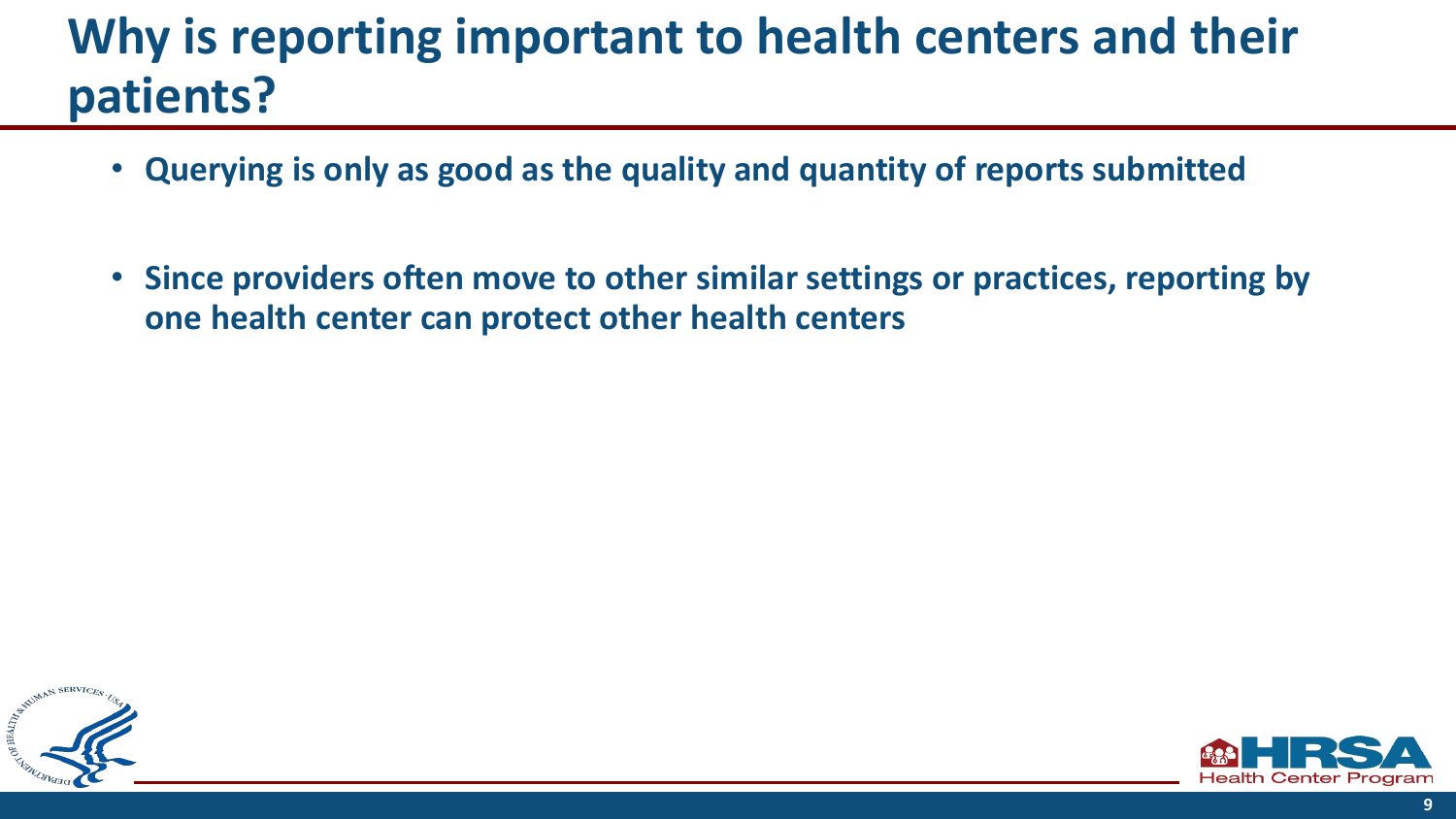### **Health Center Reporting Required for Physicians and Dentists (1/2)**

**Adverse Clinical Privileges Actions – Clinical Privileges**

- Professional Review Actions i.e., actions based on a physician's or dentist's professional competence or professional conduct that:
	- Adversely affect the clinical privileges of a physician or dentist; and
	- Last for a period of more than 30 days.



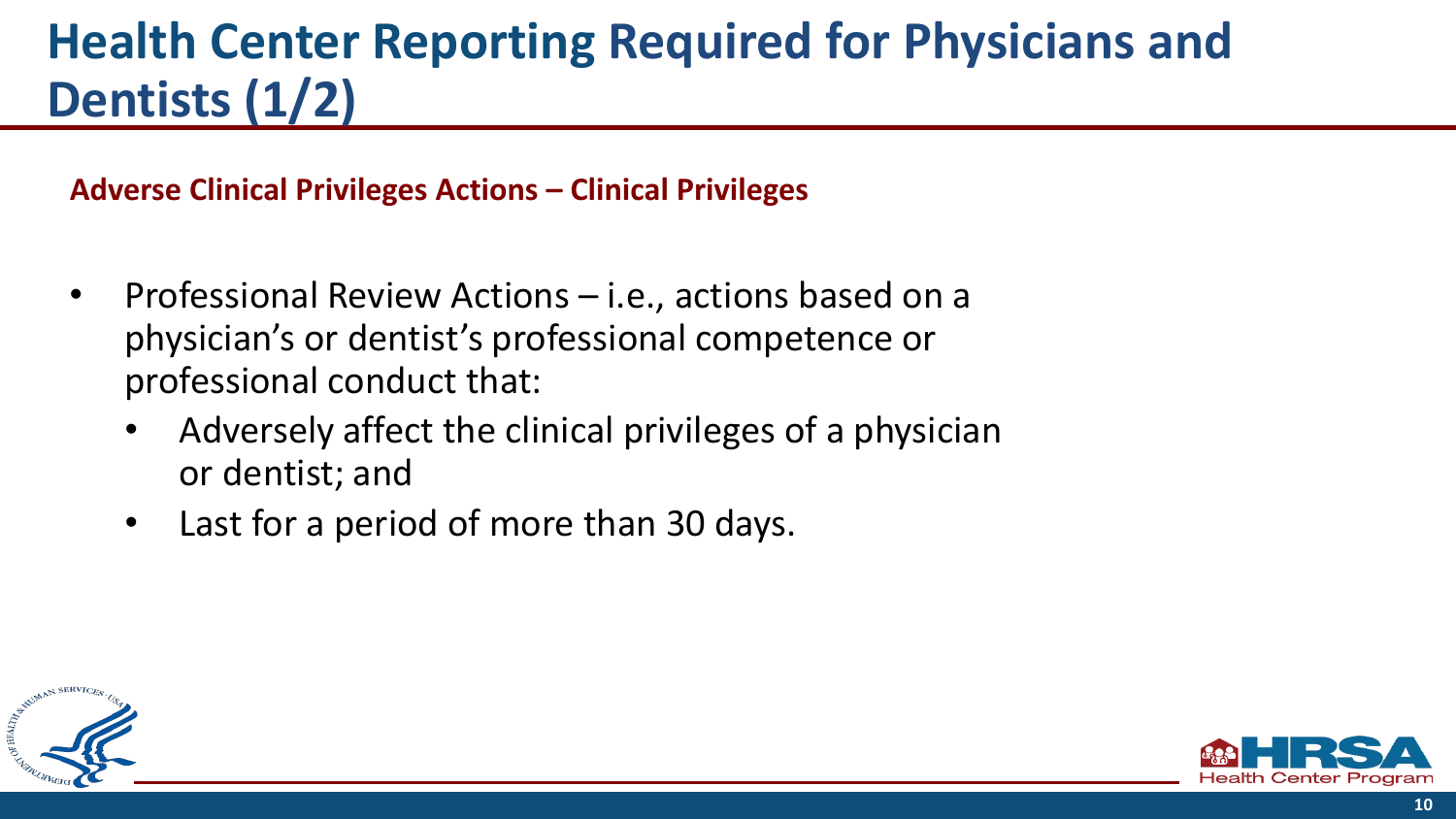### **Health Center Reporting Required for Physicians and Dentists (2/2)**

**Adverse Clinical Privileges Actions – Investigations**

- Acceptance of the surrender of clinical privileges, or any restriction of such privileges, by a physician or dentist:
	- While under investigation related to incompetence or improper professional conduct; or
	- In return for not conducting such an investigation or proceeding.



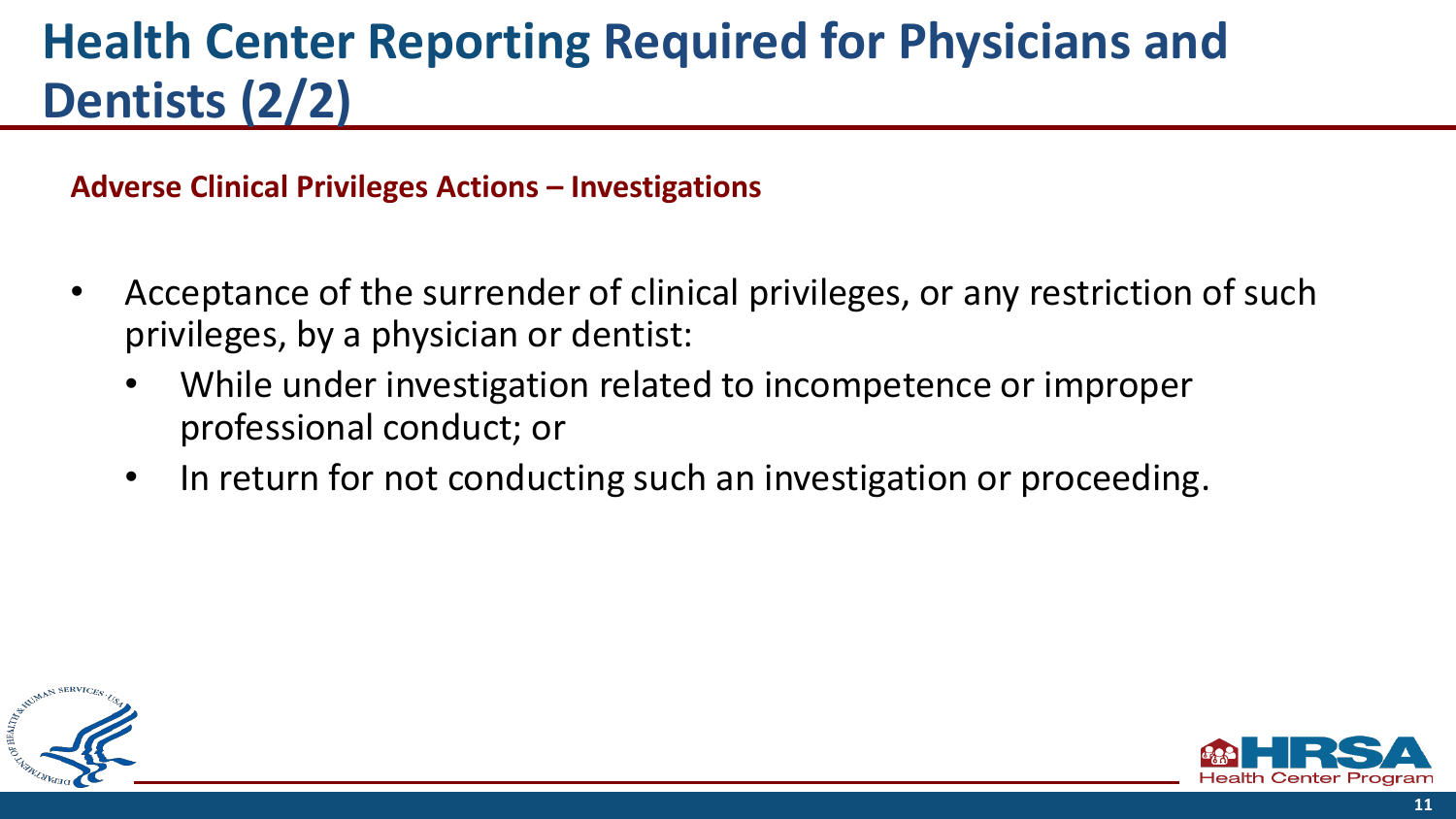**Adverse Clinical Privileges Actions**

- If you privilege other health care practitioners besides physicians and dentists, you *may* report adverse clinical privileges actions lasting more than 30 days that are related to professional competence or conduct
- Not required
- Reporting on other practitioners adds to the value of the data in the NPDB



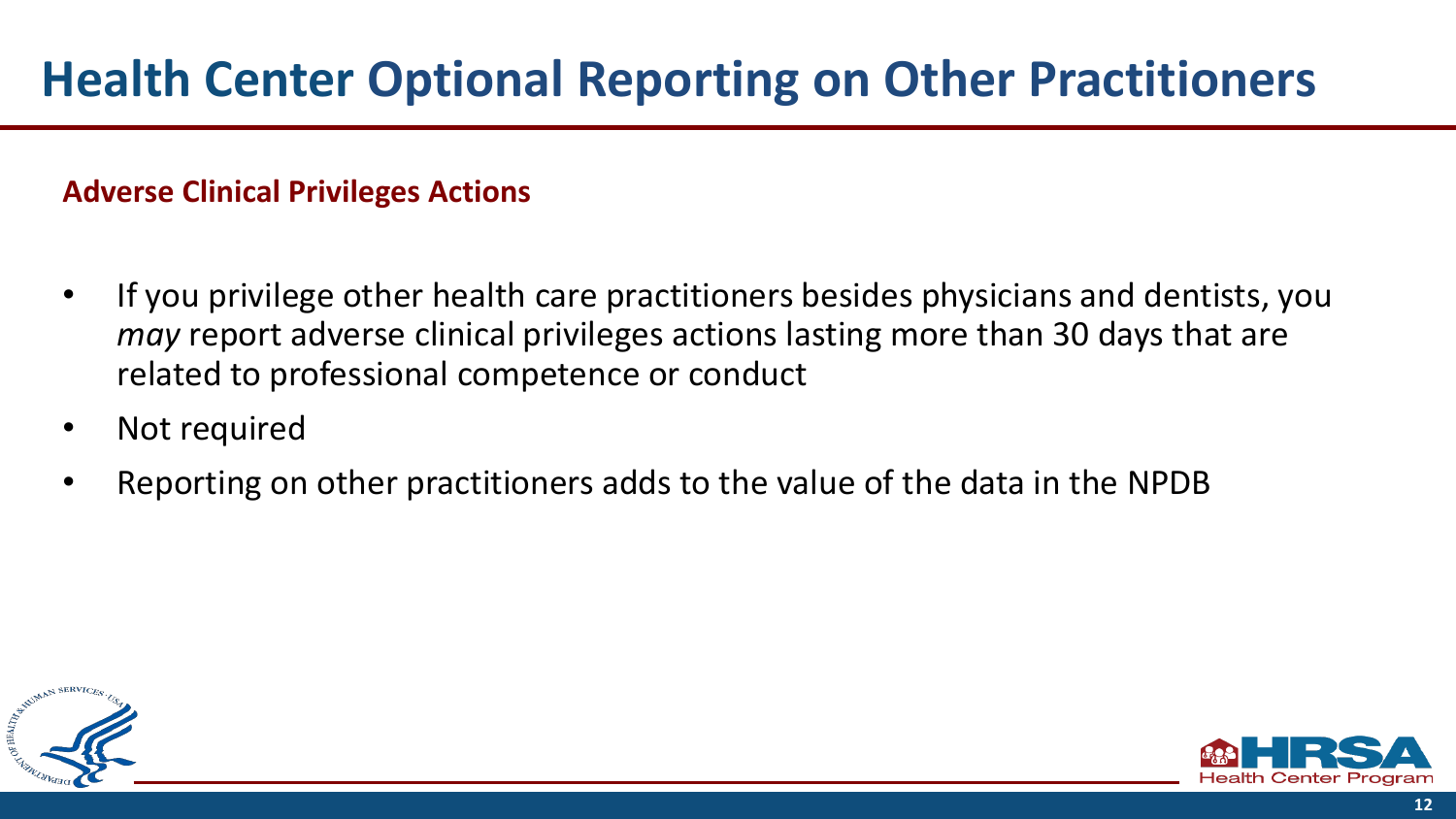# **Use of Agents**

- Eligible entities may elect to have an [authorized agent](https://www.npdb.hrsa.gov/guidebook/BWhoMayReportandQueryBehalfofEligibleEntities.jsp#AuthAgents) query the NPDB on their behalf.
	- Authorized agents may be agents for more than one eligible entity.
	- Authorized agents must query the NPDB *separately* on behalf of each eligible entity.
	- The response to an NPDB query submitted for one entity cannot be disclosed to another entity.
- The entity that used the agent must be registered in the NPDB to receive any query results from the agent.



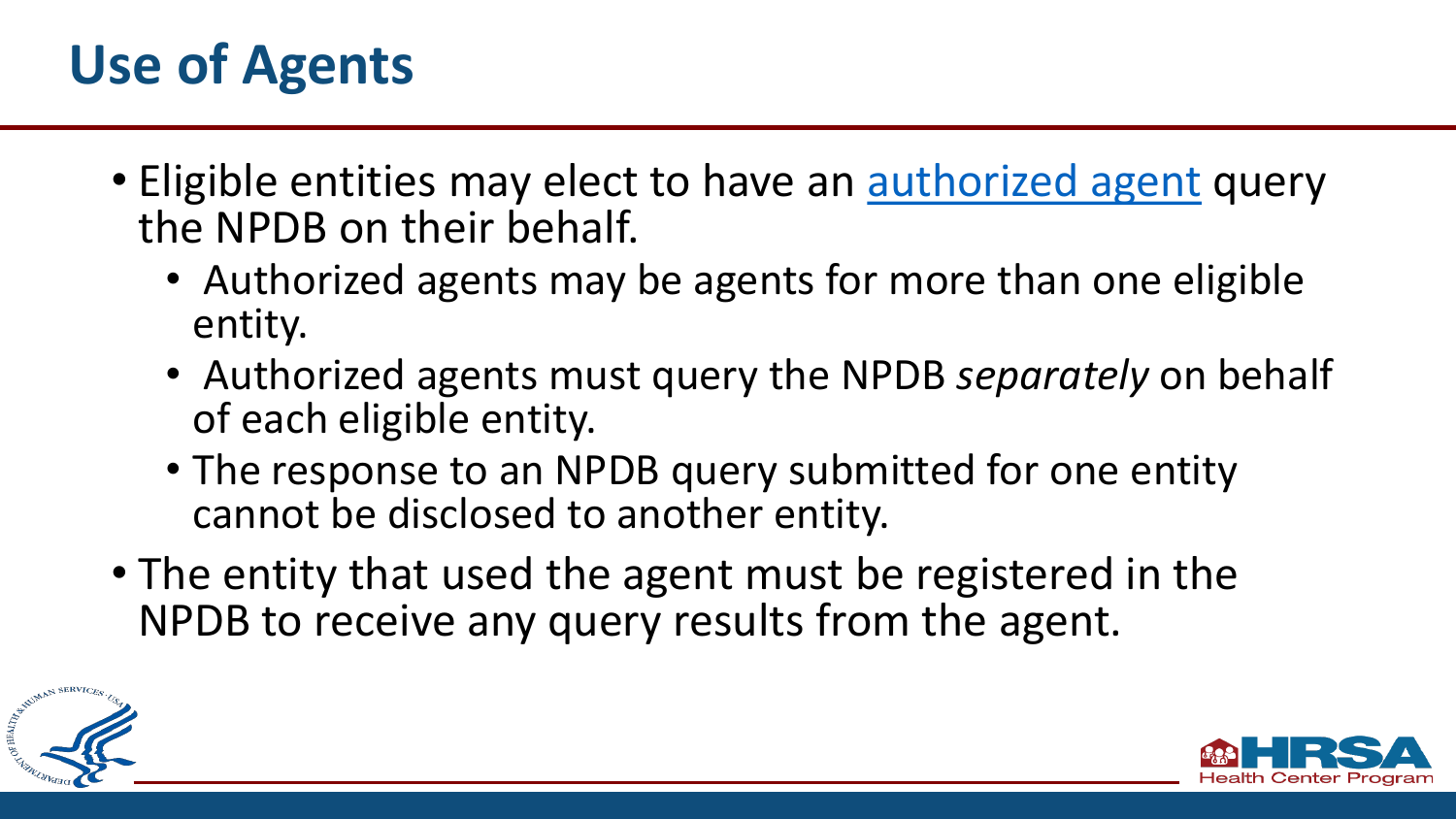The goals of Attestation are to:

- Ensure the accuracy and completeness of the information in the NPDB
- Educate users about their reporting obligations



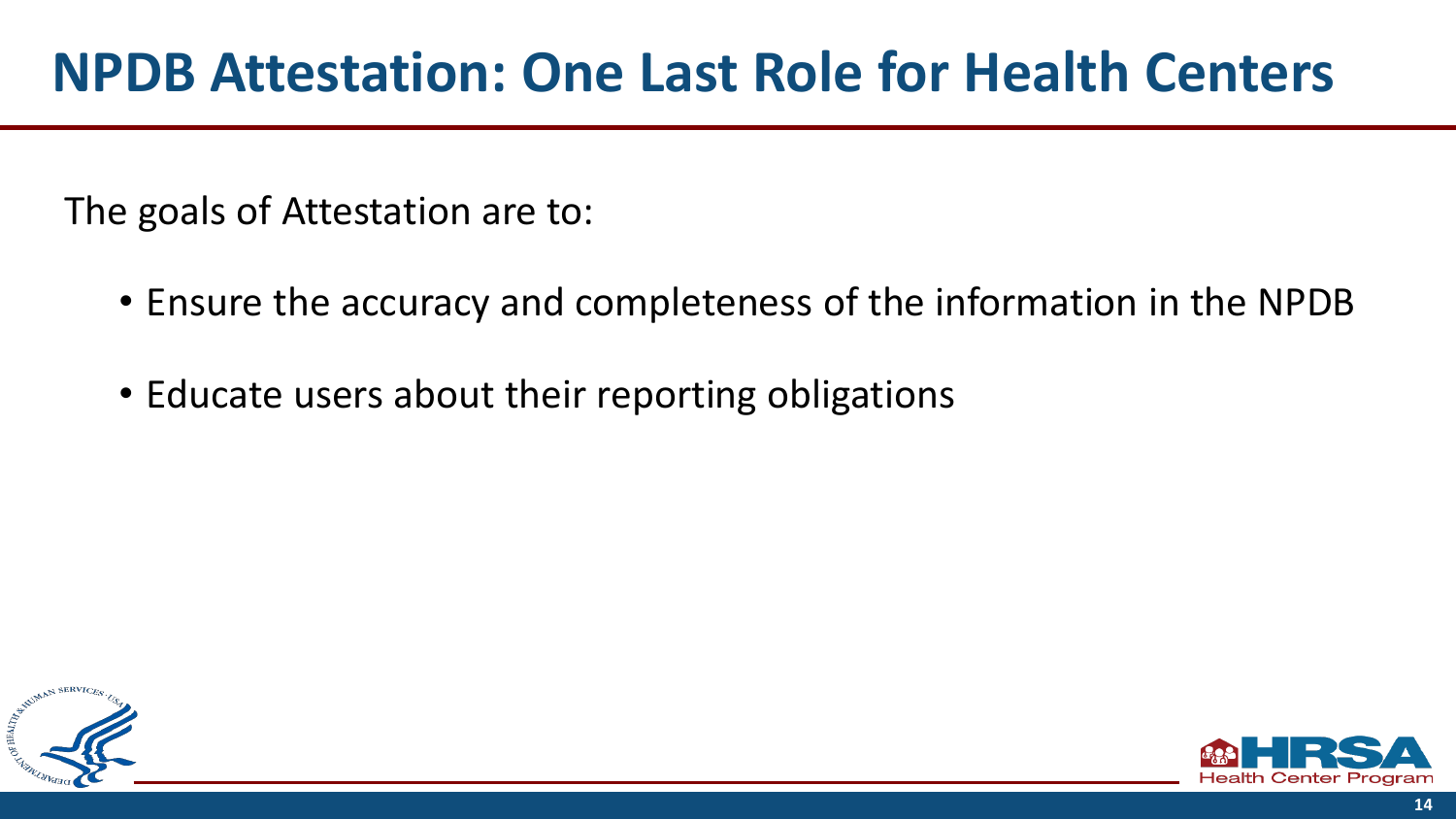- National education and outreach initiative that ensures all users understand how and when to report and query the NPDB and their legal obligations for reporting, querying, and confidentiality
	- Affirm you have followed NPDB reporting and query guidelines
	- Attest all legally required reports have been submitted to the NPDB



**F** 

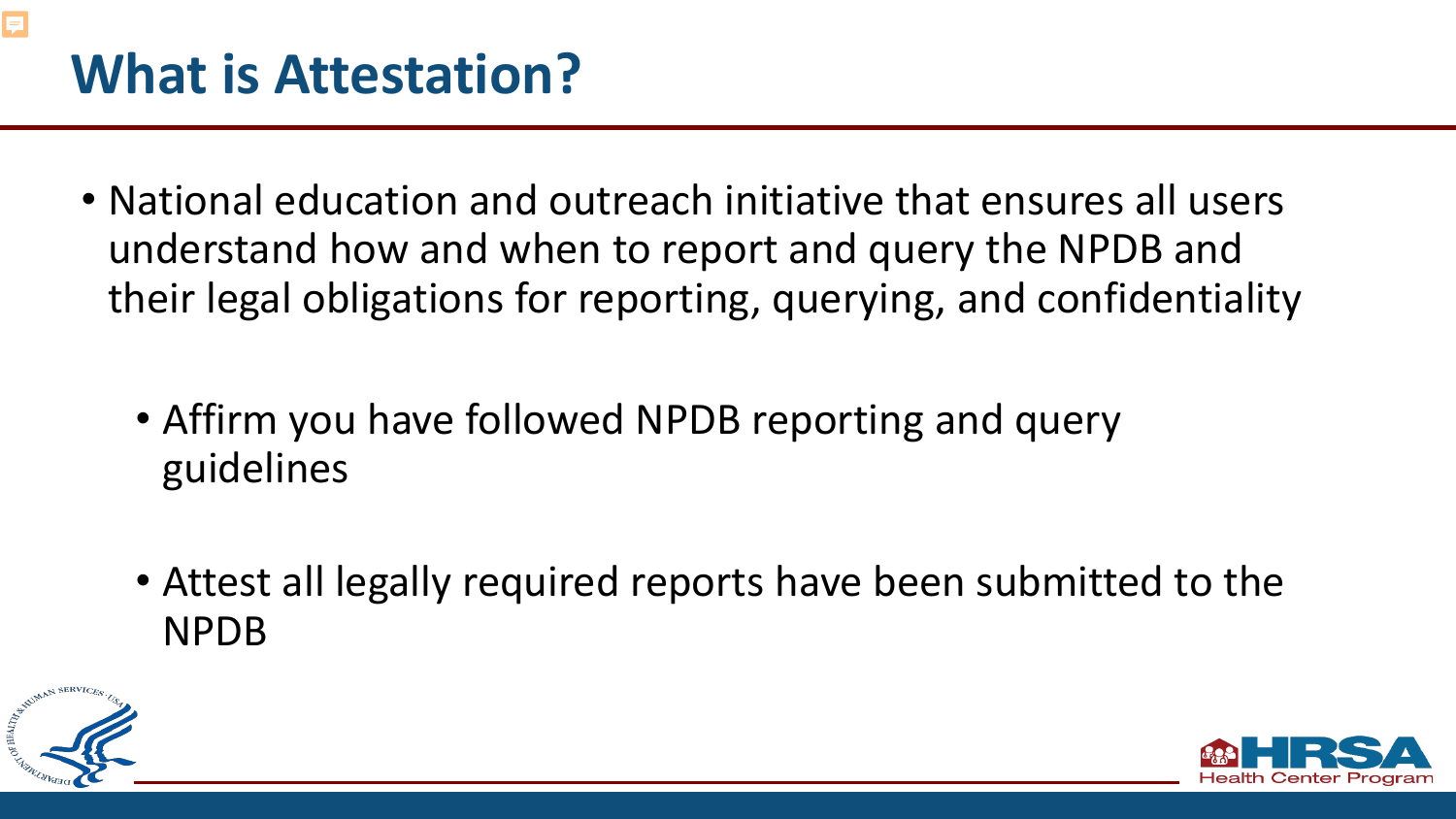### **Attestation Resources**



| NATIONA Select your Organization                                                                                                                                                                               | ×                       |      |
|----------------------------------------------------------------------------------------------------------------------------------------------------------------------------------------------------------------|-------------------------|------|
| For Health Care Professionals =<br>For<br><b>State Licensing and Certificative</b>                                                                                                                             |                         |      |
| <b>Medical Malpractice Payer</b>                                                                                                                                                                               |                         |      |
| <b>Health Center</b>                                                                                                                                                                                           |                         |      |
| <b>Health Plan</b>                                                                                                                                                                                             | of yor<br>ine n         |      |
| <b>Hospital</b>                                                                                                                                                                                                | Start                   |      |
| <b>Federal Hospital</b>                                                                                                                                                                                        |                         |      |
| <b>Federal Agency</b>                                                                                                                                                                                          | Ch                      |      |
| See Our Compliance Map!<br><b>Authorized Agents</b><br>To support our compliance efforts, we redesign                                                                                                          | er not                  |      |
| <b>All Other Organizations</b><br>For Organizations                                                                                                                                                            | <b>Health Cente</b>     |      |
|                                                                                                                                                                                                                | Health centers that hay |      |
| Registering with the NPDB<br><b>NPDB Guidebook</b><br>How an organization can apply to access NPDB information.<br>The guidebook serves as a policy manual for the NPDB.                                       | required to report.     |      |
| Changing Your Data Bank Administrator<br><b>Events</b><br>What to do if your Data Bank administrator is leaving your<br>Learn about upcoming webcasts and watch recordings of past<br>organization.<br>events. | Attestation             |      |
| Querying the NPDB<br><b>NPDB Infographics</b><br>Start using Continuous Query within your organization.<br>Educational guides that explain NPDB concepts in a visual,                                          |                         | Атте |
| easy-to-understand format.<br><b>Your Organization</b>                                                                                                                                                         |                         |      |
| Receive organization-specific reporting and querying<br><b>Policy Corner</b><br>A resource for your questions about the laws and regulations<br>guidance.                                                      | <b>WHO</b>              | WHA  |
| governing NPDB operations.                                                                                                                                                                                     |                         |      |
|                                                                                                                                                                                                                |                         |      |



we a formal peer-review process meet the regulatory definition of a l



If your organization is a health center with a formal peer-review process, federal law requi your health center has taken against physicians and dentists. If you have taken any report report within 30 days of taking the action. As part of our commitment to improving health o attest that they have submitted all reportable actions.



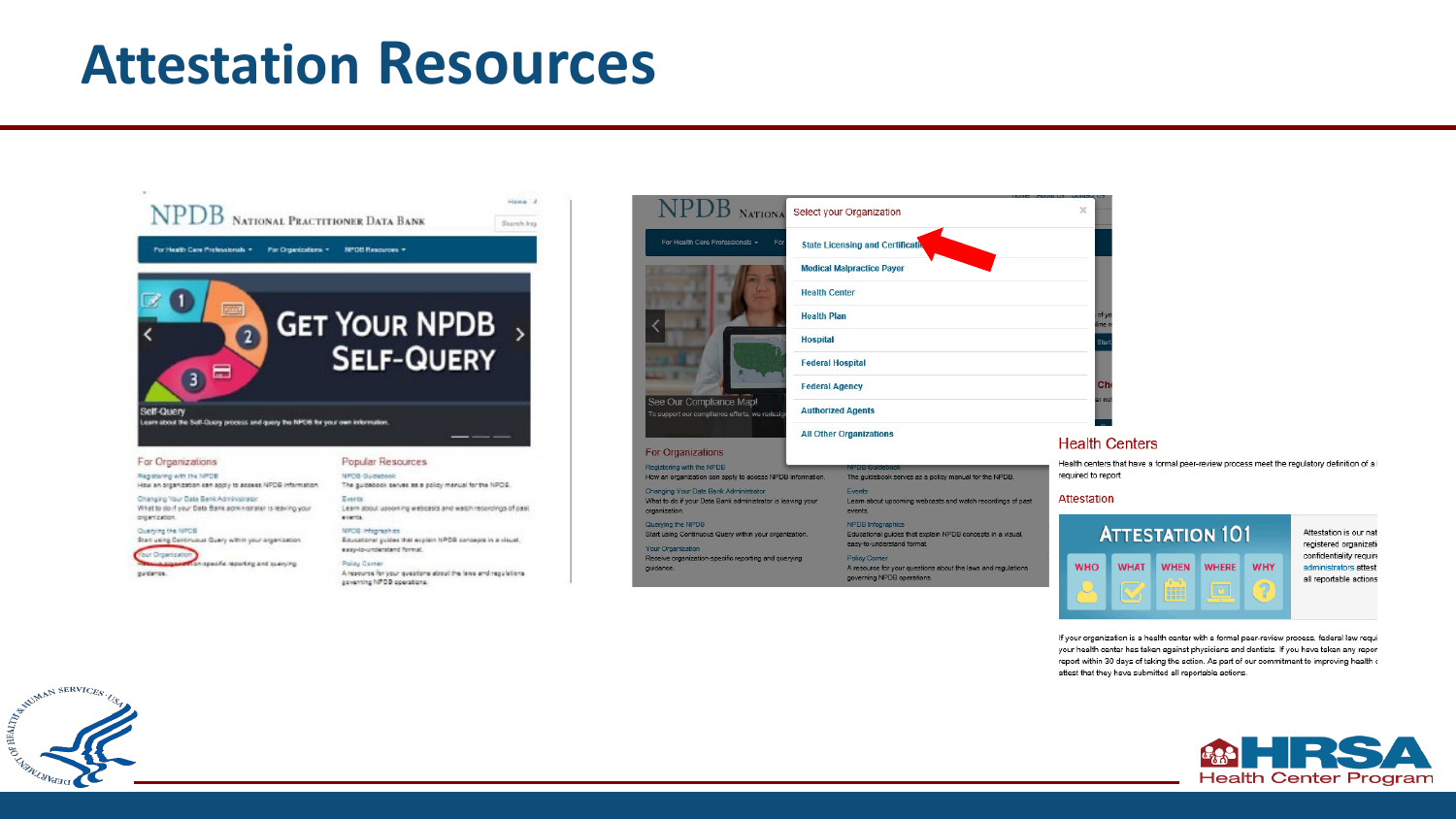## **Where can I get more information?**

- BPHC has resources on Risk Management
- NPDB has a number of resources on querying and reporting



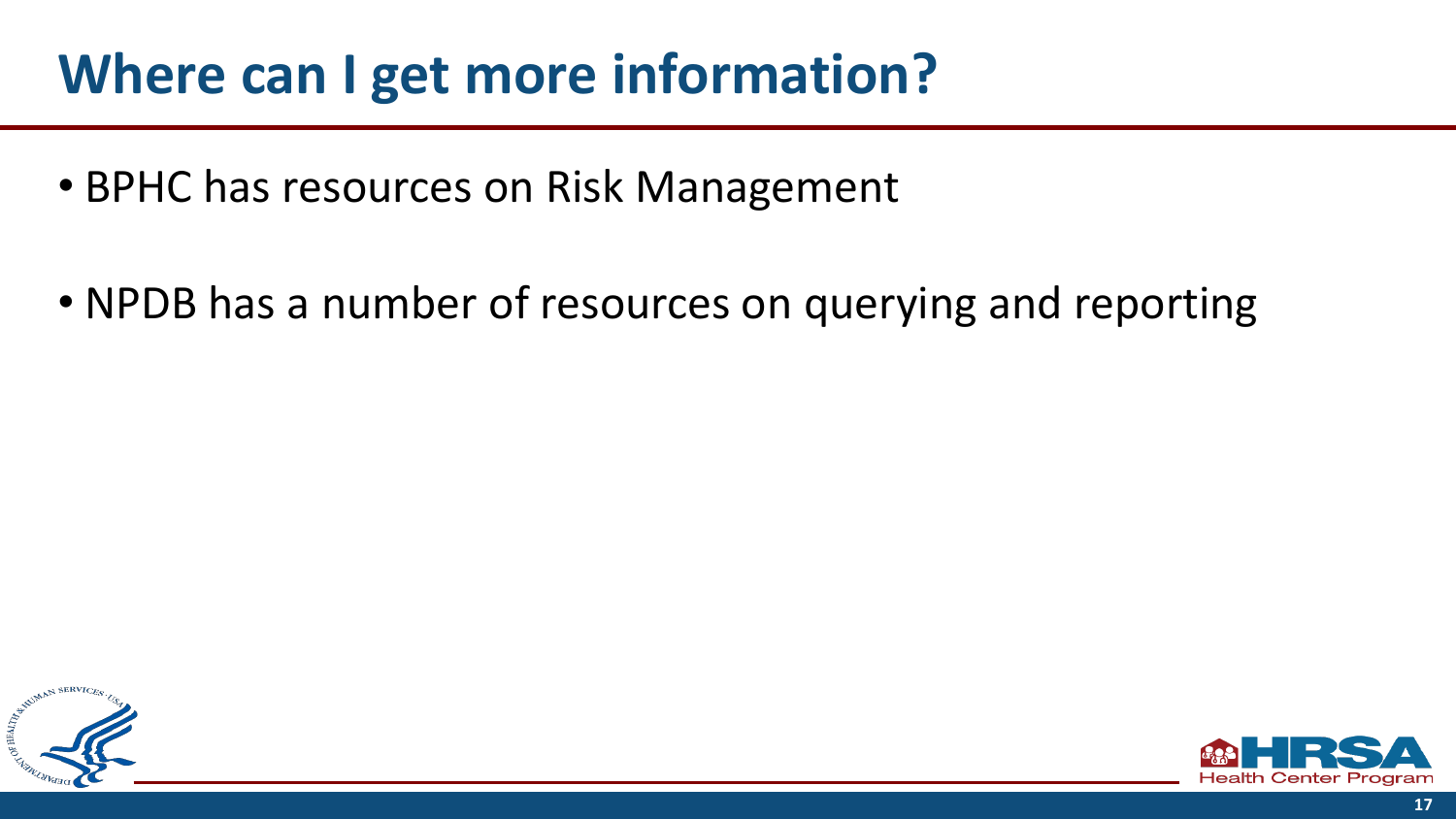## **NPDB Resources**

- **NPDB Website**
	- [www.npdb.hrsa.gov](http://www.npdb.hrsa.gov/)
- **NPDB Customer Service Center**
	- [help@npdb.hrsa.gov](mailto:help@npdb.hrsa.gov)
	- 1-800-767-6732
- **NPDB Policy Mailbox**
	- [npdbpolicy@hrsa.gov](mailto:npdbpolicy@hrsa.gov)



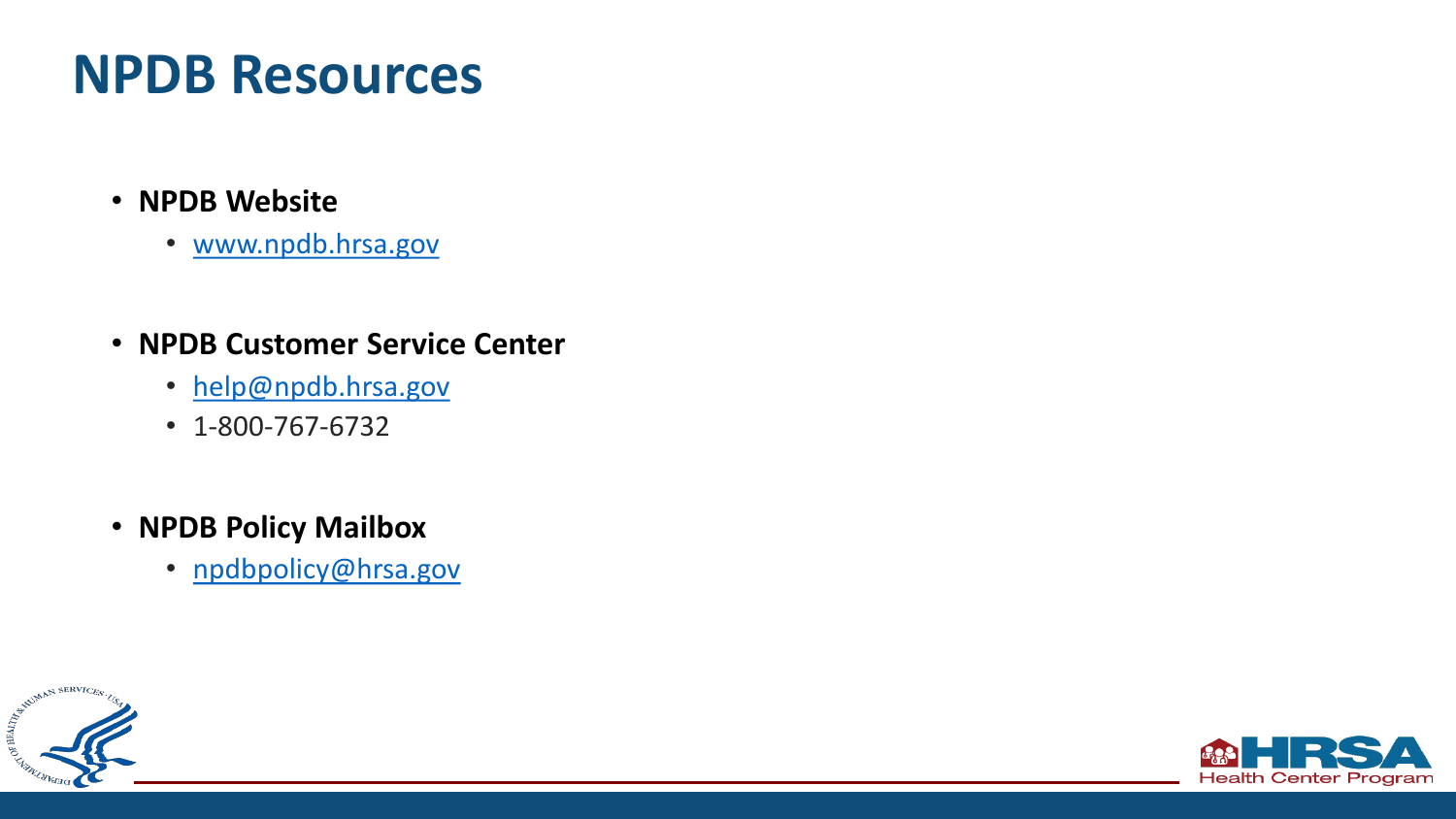# **Important Dates**

- **April 19:** At midnight the EHB System will be closed to transition to the new FTCA applications.
- **April 23:** EHB opens to accept health center redeeming and initial applications.
	- VHP redeeming and initial applications can be submitted with the health center annual redeeming application.
- **June 25:** Health center redeeming applications are due.
- **July 15**: EHB will begin accepting VHP supplemental applications.



 $\overline{\Xi}$ 



19